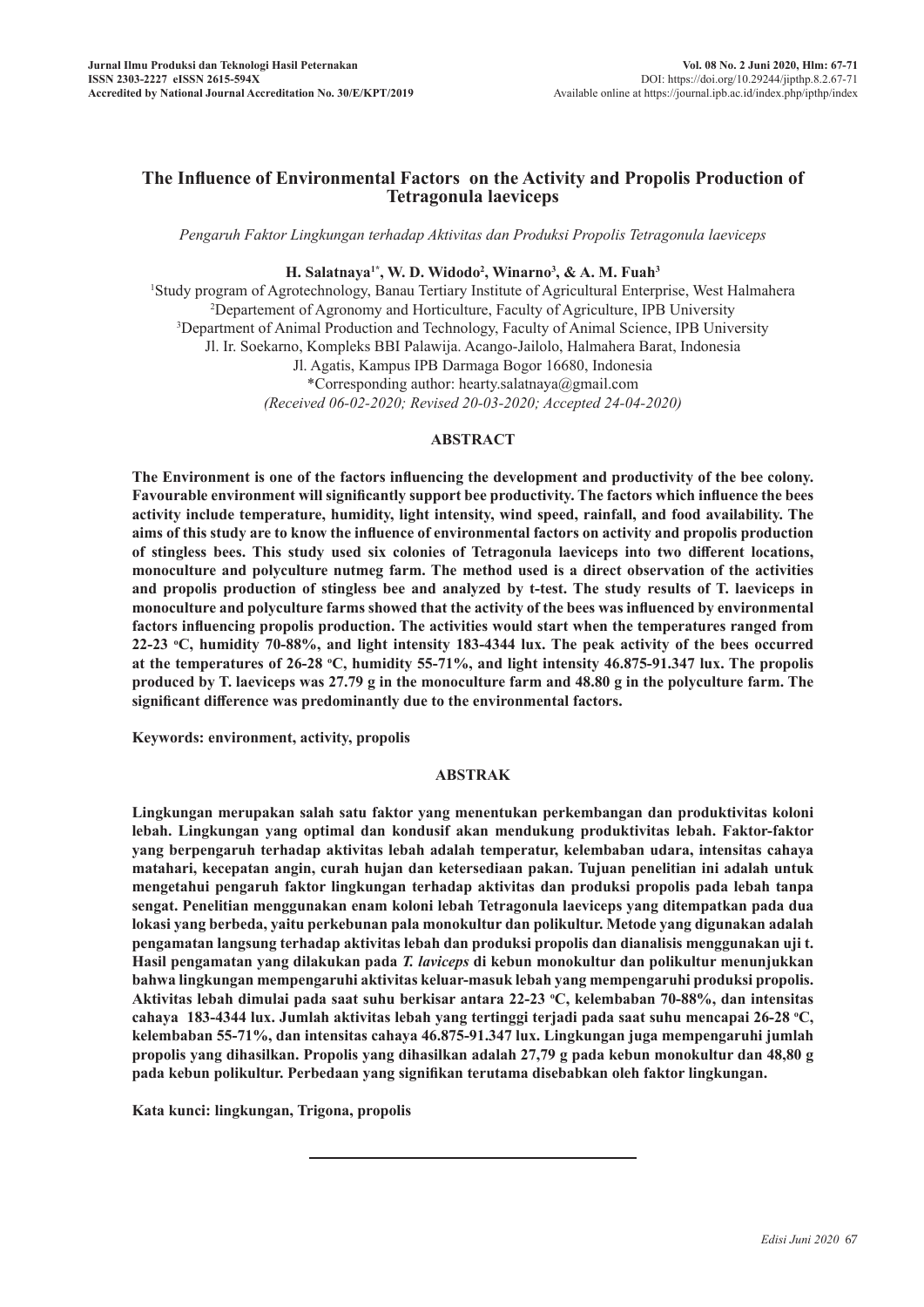## **INTRODUCTION**

Stingless bee is a cold-blooded insect and sensitive to changes in environmental temperatures (Junior *et al.* 2010). Flying activity of this bee is influenced by the condition of the inside colony and the environment (Hilario *et al.* 2000). Environmental conditions and colony activity have a significant relationship. The factors of the environment that influence the activities of the bees are temperature, relative humidity, season, and light intensity, rainfall (Asiah *et al.* 2015; Maia-Silva *et al.* 2015; Sung *et al.* 2011).

Previous research for three species of stingless bees shows that while they were exposed to cold conditions, the workers will consume syrup, but in the high temperature, the workers consumed water. The workers also fanning the nest and regurgitating drops of water on the floor of the box. Adults bee and pupae has greater mortality at low temperatures than at high temperatures. The workers will die while the temperature between  $1.7 - 5$  °C and total lethal temperature between  $-5 - 2$  °C, while minimum mortality at a temperature between  $25 - 40$  °C. The pupae mortality was high below 25 °C and more than 33 °C, while the total lethal temperature between  $2 - 5$  °C (Macias-Macias *et al.* 2011).

Temperature affects the production of propolis because bees use it to isolate and protect their nest from environmental factors. Temperature always influences the amount of propolis collected by worker bees (Gojmerac 1983). Jager (2001) and Gojmerac (1983) stated, that the rise in temperature made plant resins and wax became soft and allows bees to process them. On a very hot day, bees began to work earlier in the morning, but at very low temperatures in the morning, bees would not collect resin. According to Krell (1996), propolis collection would be more active at the beginning of the rainy season, because bees prepared their nests for the winter. Bees isolated their hive from the external environment and regulated the temperature inside it, making it often hard to set up.

Stingless bee produced excellent propolis which was often used as a natural medicine that is very beneficial for human health and endurance. Propolis was actually the gum collected by bees from different shoots of plants, including from the plants that were broken, where the plant sap was then mixed with enzymes found in their salivary glands which was used to protect their hive from the contamination by bacteria, viruses and fungi (Ghisalberti 1979; Gojmerac 1983; Marcucci 1995; Popova *et al.* 2005; Chen *et al.* 2008).

## **MATERIALS AND METHODS**

The material used in this study was six colonies of *Tetragonula laeviceps*, which consisted of one queen, a few drones, and hundreds workers. The six colonies were placed in two different ecosystems (monoculture and polyculture). The number of the plants found in the monoculture location was 437 nutmeg trees (*Myristica fragrans* Houtt). The types of crops on the polyculture land comprised 10 nutmeg trees, 1 lamtoro tree, 1 jengkol tree, 1 lychee tree, 2 mango trees, 4 rambutan trees, 2 jambu air trees, 3 pineapple trees, 1 passionfruit tree, 2 guava trees, 1 tree, 3 durian trees, 5

papaya trees, 41 banana trees, 1 mangosteen tree and 3 jackfruit trees.

Each colony consisted of hundreds bees placed on a sengon wooden stup measuring  $25x15x15$  cm<sup>3</sup> and the stup was written a number on it. Then each stup was weighted as an empty colony. Next, the colonies from bamboo were moved into stups by moving the entire egg nests and food supplies into the stups. After that, the entrances were covered with the propolis obtained from the old nest entrances. The stups already containing colonies were weighed to find out their initial weights before they were placed in the old places for 3 days so that the colonies would not fly away. After that, the stups were put on the places that had been prepared in the study area.

The research was conducted through direct obsevations to the daily activities of *T. laeviceps.* colonies which were kept in two different farms to produce propolis repeatedly. The parameters measured in this study were:

- a. The colony activities indicated by the number of bees went in and out to find food by way of counting the colony activities in and out for 5 minutes beginning from 6:00 to 17:00 pm every day.
- b. The propolis produced by T. *laeviceps* within a period of 3 months. The nest harvested was weighed, and the honey, pollen and propolis were separated. Each propolis harvest was weighed.

The data obtained from this study were presented descriptively to show the conditions of the two locations, while productivity data were presented in tables, charts and images. The analysis result was followed up by t test (Walpole 1995) to determine the activity of T. *laeviceps* at two different farms with different plant species (monoculture and polyculture) using a program of Minitab ® 16.1.0.

$$
t = \frac{(\bar{x}_1 - \bar{x}_2) - d_0}{\sqrt{\left(\frac{s_1^2}{n_1}\right) + \left(\frac{s_2^2}{n_2}\right)}}
$$

$$
v = \frac{(s_1^2/n_1 + s_2^2/n_2)^2}{\frac{(s_1^2/n_1)^2}{n_1 - 1} + \frac{(s_2^2/n_2)^2}{n_2 - 1}}
$$

σ\_1≠ σ\_2 and unknown

Description:

- $x_1$  = the mean value of the bee population in the monoculture farm
- $x_2$  = the mean value of the bee population in the polyculture farm
- $s_1^2$  the variance of the bee population in the monoculture farm
- $s_2^2$ = the variance of the bee population in the polyculture farm
- $n_1$ = the number of the observations in the monoculture farm
- $n_2$ = the number of the observations in the polyoculture farm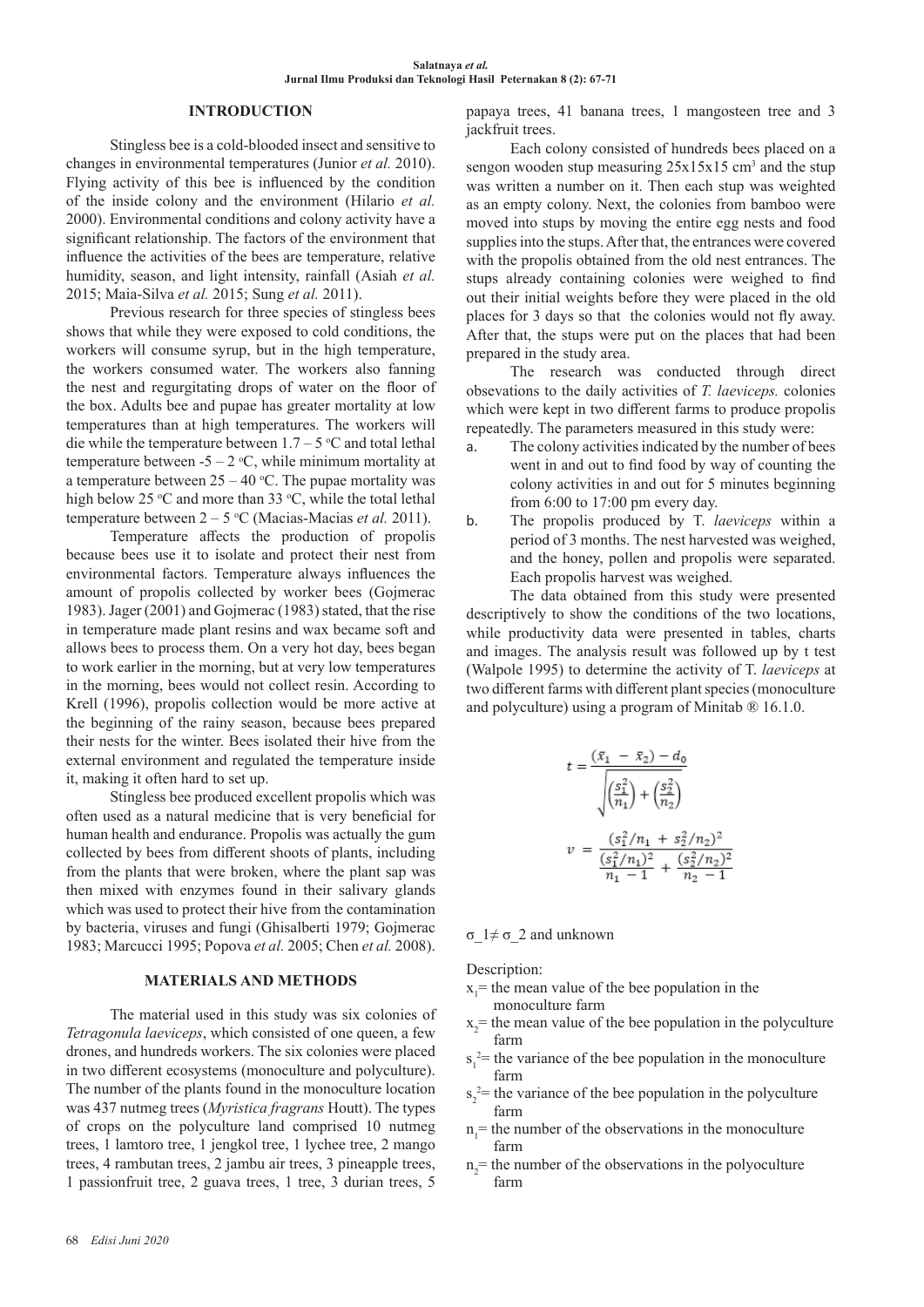#### **Salatnaya** *et al.*  **Jurnal Ilmu Produksi dan Teknologi Hasil Peternakan 8 (2): 67-71**

## **RESULTS AND DISCUSSION**

## **Environment and Bees Activities**

The influence of environmental factors (temperature, humidity, and light intensity) on T. *laeviceps* activities in the monoculture nutmeg farm can be seen in Table 1 and in the polyculture farm in Table 2. The results of observations on the monoculture and polyculture farms showed that the environment influenced the daily activities of stingless bees went out and bees into the hives.

The worker bees start the activity at 06:00 at both locations. *T. laeviceps* activity in the monoculture farm was initiated when the temperature was 23.08 °C, humidity 70%, and light intensity still low at 183 lux. The number of bees that came out was 4 bees / 5 minutes and the bees that came in 3 bees / 5 minutes. *T. laeviceps* activity in the polyculture farm began when the lowest temperature reached 22.52 °C, humidity 88%, and light intensity 4,344 lux. The number of bees that came out was 6 bees / 5 minutes and went in 5 bees / 5 minutes.

Table 1. Environmental factors and T. *laeviceps* activities in the monoculture nutmeg farm

| Hour  | Activity |    | Temperature | Humidity | Light<br>Intensity |
|-------|----------|----|-------------|----------|--------------------|
|       | Out      | In | (°C)        | $(\%)$   | (lux)              |
| 6:00  | 4        | 3  | 23.08       | 70       | 183                |
| 7:00  | 12       | 12 | 22.31       | 70       | 723                |
| 8:00  | 25       | 29 | 23.84       | 68       | 1,963              |
| 9:00  | 30       | 34 | 24.25       | 65       | 6,919              |
| 10:00 | 42       | 50 | 25.71       | 61       | 6,071              |
| 11:00 | 60       | 71 | 26.63       | 56       | 16,634             |
| 12:00 | 54       | 72 | 27.27       | 55       | 91,347             |
| 13:00 | 51       | 66 | 27.11       | 56       | 33,062             |
| 14:00 | 42       | 60 | 26.84       | 58       | 5,679              |
| 15:00 | 30       | 44 | 26.03       | 59       | 2,558              |
| 16:00 | 22       | 34 | 25.24       | 62       | 1,521              |
| 17:00 | 11       | 19 | 24.23       | 64       | 542                |

Source: Primary data

The bee activities increased with the increase in environmental temperature and light intensity, while the humidity decreased. The highest number of bees at monoculture farm that came out was 60 bees / 5 min occurring at a temperature of 26.63 with a humidity of 56%, and a light intensity of 16,634 lux at 11.00. The highest number of incoming bees (72 bees) occurred when the temperature reached 27.27 °C, humidity 55%, and light intensity 91.347 lux at 12.00. The peak activities of stingless bee at polyculture was at 10.00 when the temperature reached 28.02 °C, humidity 71%, and light intensity 46,875 lux with the highest number of bees that came out was 34 bees / 5 minutes and the highest number of incoming was 37 bees/5 minutes. The foraging activity will stop before 18:00 at both locations. This result was supported by Nugroho and Soesilohadi (2015), that temperature and light intensity

Table 2. Environmental factors and T. *laeviceps* activity in the polyculture farm

| Hour  | Activity |    | Temperature     | Humidity | Light<br>Intensity |
|-------|----------|----|-----------------|----------|--------------------|
|       | Out      | In | $({}^{\circ}C)$ | $(\%)$   | (lux)              |
| 6:00  | 6        | 5  | 22.52           | 88       | 4,344              |
| 7:00  | 18       | 18 | 23.69           | 92       | 38,738             |
| 8:00  | 31       | 34 | 26.09           | 82       | 138,563            |
| 9:00  | 32       | 34 | 26.95           | 75       | 89,897             |
| 10:00 | 34       | 37 | 28.02           | 71       | 46,875             |
| 11:00 | 31       | 33 | 28.44           | 69       | 37,178             |
| 12:00 | 28       | 32 | 28.25           | 70       | 31,292             |
| 13:00 | 27       | 31 | 28.43           | 70       | 27,943             |
| 14:00 | 26       | 29 | 27.79           | 73       | 27,390             |
| 15:00 | 19       | 25 | 26.05           | 76       | 24,948             |
| 16:00 | 16       | 22 | 25.27           | 80       | 15,586             |
| 17:00 | 13       | 19 | 25.14           | 83       | 4,667              |

Source: Primary data

has a positive correlation, but negative correlation with humidity. The humidity will decrease while the temperature and light intensity was high. Based on Mathiasson *et al.*  (2015), forage activity and environmental factors have a significant correlation.

The results of this study were in line with Kajobe and Echazarreta (2005) which showed that bees searching for food started their activity early in the morning which totaled approximately 5-10 bees. Rodrigues *et al.* (2007) stated, that the activity of bees began at 06.00 with high humidity of about 65%, low light intensity, and the temperature around 22 °C. Flight activity was the highest when the humidity reached 43-65%. The humidity would be relatively constant around 40% at 17.00 until the bees came into their hive and did not have any activity outside the nest. Mathiasson *et al.* (2015) also supported this study, that bees did a lot of activities at a low humidity while the temperature was high. High activities happened at temperatures above 29 °C and the relative humidity was about 70%. The peak activities of stingless bee was at noon.

Several abiotic factors influenced the activity of bees. Temperature had the greatest effect on the activity of bees (Boontop *et al.* 2008). The activities of bees went in and out increased with the increase in temperature, and the maximum activity occurred when the temperature reached 26.5 to 27 °C similar to the finding of Hilario *et al.* (2001) and Danka *et al.* (2006). Bees could not fly when their body temperature dropped below 10 °C. They were powerless to move at a temperature of 5  $\degree$ C and they freeze at -1.9  $\degree$ C (Gojmerac 1983). Contera and Nieh (2007) added that at the time of low temperatures, bees searching for food would stay in their nest longer than when the temperature was normal.

Bee activities were also influenced by humidity. The higher humidity, the lower the activity (Boontop *et al.* 2008). High humidity occurs in the morning when it rains, and bees have no outside activity when it rains. Searching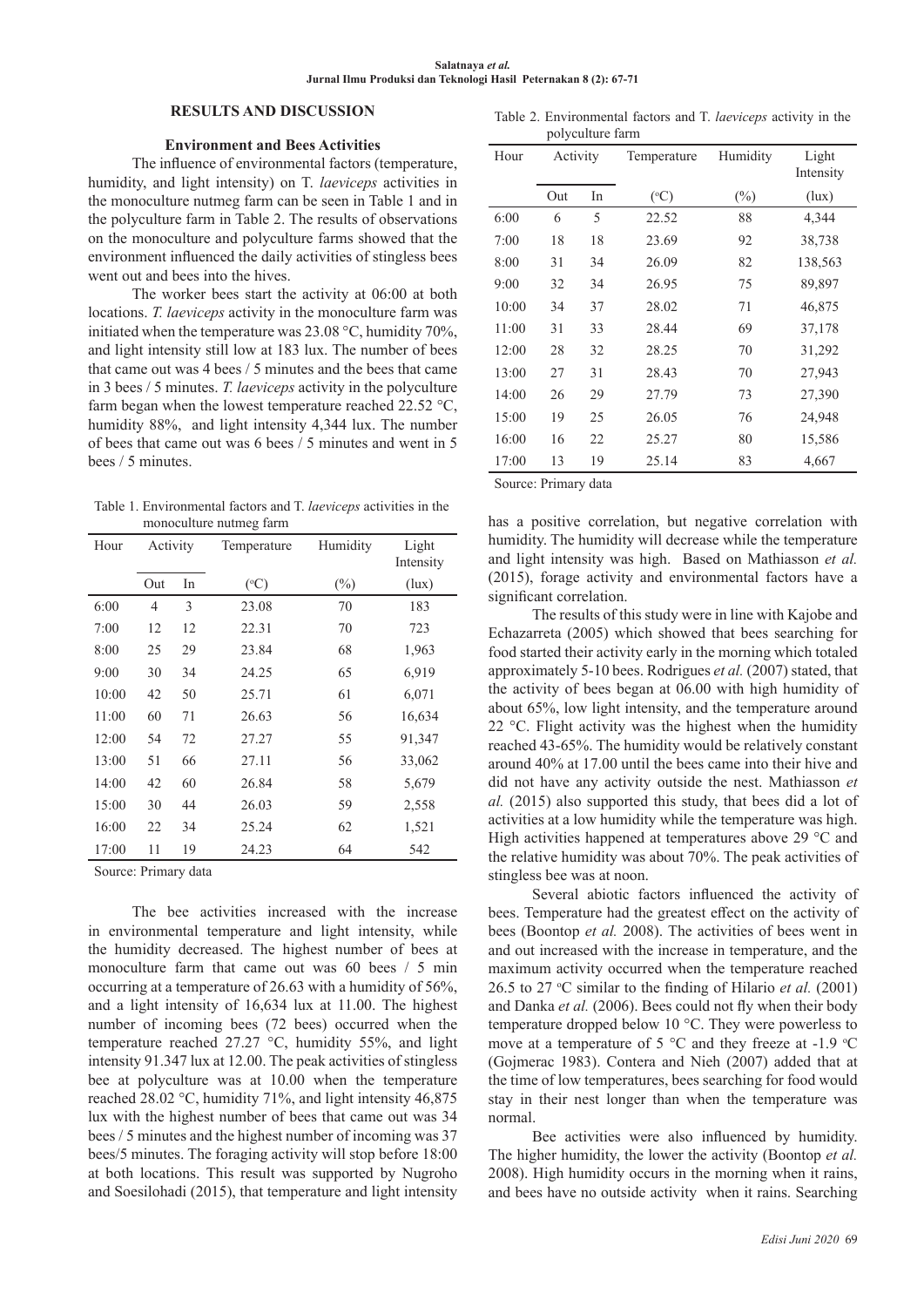#### **Salatnaya** *et al.*  **Jurnal Ilmu Produksi dan Teknologi Hasil Peternakan 8 (2): 67-71**

for food is hindered by the rain. Morning rain delays the collection of pollen and continuous rain leads to a decrease in search of food, because the intensity of light in the rain also decreases. This results was supported by Hilario *et al.* (2001), who stated that the higher the light intensity, the higher the activity of bees. The peak was at noon before it decreased when the night came. The result of t test to the environmental factors and the activities of the bees showed a significant difference (P < 0.05) with a value of  $36.5 + 20.9$ in the monoculture farm and  $25.00 + 8.99$  in the polyculture farm.

The weather at both study sites had great influence on the activity of the bees. Rainfall was still quite high until May, so the activity of the bees outside their hive was very limited. The bees preferred staying in their nest when the weather did not support the activities outside the nest. According to Someijer *et al.* (1983), rain hindered the activity of bees to find food. Morning rain will delay the collection of pollen and continuous rain decreased the activity for food hunting.

#### **Propolis Production**

The propolis produced by the colonies of *T. laeviceps* kept in the monoculture nutmeg farm and polyculture farm for 13 weeks can be seen in Table 3. It shows that the weight of T. laeviceps raised in the monoculture farm was higher than in the polyculture farm. During the 3-month study the weights of the colonies produced in the monoculture farm and the polyculture farm were 299 g and 170 g respectively. The result of t test showed that the colony development in the monoculture nutmeg farm and in the polyculture farm was significantly different ( $P \le 0.05$ ) with a value of 95.5  $+ 10.8$  g in the monoculture nutmeg farm and  $61.3 + 11.7$ g in the polyculture farm. However, after being harvested, the product of Trigona in the monoculture nutmeg farm was only 21.93% of the colony weight and in the polyculture farm 54.56%.

The colony development could be associated with plant-flowering seasons in the farm and the environment. Nutmeg plant is a plant that blooms throughout the year, but the highest flowering period occurs in April and May. Fortunately, the flowering period coincided with the implementation of the research activities, so that the colony development could be observed. Bees need sufficient food not only for survival but also for the colony development. Seemingly, the amount of food that was collected by bees in the monoculture farm was not much. Consequently, the colony development was not too fast. Additionally, during the observations, the environment was not really supportive

Table 3. Harvest of T. *laeviceps* propolis in the nutmeg monoculture farm and the polyculture farm

| Farm        | Colony<br>Weight | Harvest<br>Colony | Propolis |
|-------------|------------------|-------------------|----------|
|             | (g)              | (g)               | (g)      |
| Monoculture | 299              | 68                | 27.79    |
| Polyculture | 170              | 94.77             | 48.8     |
|             |                  |                   |          |

Source: Primary data

due to the weather change, where there was more rain than there was sunny time.

The colony development could be associated with plant-flowering seasons in the farm and the environment. Nutmeg plant is a plant that blooms throughout the year, but the highest flowering period occurs in April and May. Fortunately, the flowering period coincided with the implementation of the research activities, so that the colony development could be observed. Bees need sufficient food not only for survival but also for the colony development. Seemingly, the amount of food that was collected by bees in the monoculture farm was not much. Consequently, the colony development was not too fast. Additionally, during the observations, the environment was not really supportive due to the weather change, where there was more rain than there was sunny time.

The colony development in the polyculture farm was less than in the monoculture farm, but the monoculture farm was higher in production, because during the study, the flowering season of the plant in the polyculture farm only occurred for certain types of plants, namely 10 nutmeg trees, 1 lamtoro tree, 3 jackfruit trees, 3 pineapple trees, 5 papaya trees, and 2 guava trees. It was assumed that the reason why bees were hoarding food was that the number of flowering plants was not many. According to Siregar et al. (2011), stingless bee needed an environment with vegetation that provided pollen and nectar naturally, in order to multiply and produce a variety of bee products, such as honey, pollen and propolis.

Activities of social insects in tropical areas were high in the morning, when the collection of pollen is higher than nectar, as also stated by Roubik (1989). According to Junior *et al.* (2010), bees collected pollen in the morning until noon. The frequency of bees returning to the nest by bringing nectar or water increases during the day in the summer. Throughout the rainy season, the activity of collecting nectar was done more frequently in the morning and early afternoon. Wallace and Lee (2010) stated that the collection of propolis was only a small part of the entire activities carried out by the bees. The bees returning to the nest bringing resin during the peak activity was only 10%. Jager (2001) stated, that propolis production would increased if there was a gap that was open and the light came into their nest, because the incoming light would stimulated bees to collected propolis to seal their hive.

Temperature affects the production of propolis because bees used propolis to isolate and protect their nest from the environmental factors. Temperature always affects the amount of resin collected by worker bees. The rise in temperature makes plant resins and wax become soft and allows bees to process. According to Krell (1996), resin collection would be more active at the beginning of the rainy season, when the bees prepare their nest for the winter.

#### **CONCLUSION**

Environmental factors (temperature, humidity, and light intensity) and time significantly affected the flying activity of *T. laeviceps*. High temperatures, as well as high